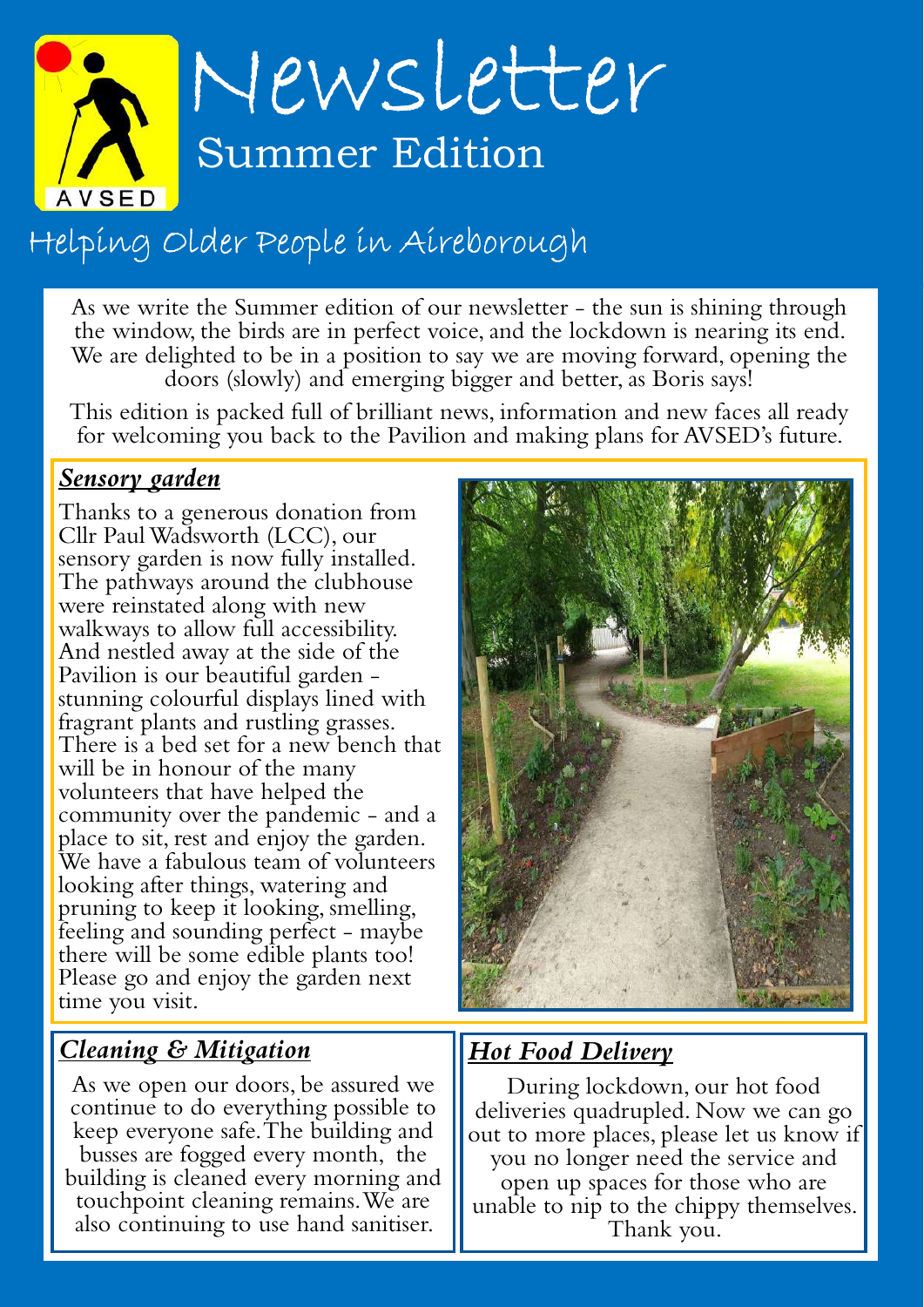# AVSED Staff News

#### Hello AVSED Members,

My name is Stacey Battle. I have been appointed as the new Member Engagement Lead here at AVSED. I have worked in the third sector for the past 12 years, working with people aged over 60, in varied roles to support independent living and reduce social isolation. I have lots of experience working in a Neighbourhood Network Scheme, along with a breadth of knowledge on the services, amenities and facilities that we can utilise to support our members when needed.



I am really looking forward to meeting you all. This is an exciting time for AVSED. As we are adapting

and changing after the pandemic, I hope to help develop our services and offer a brilliant experience to you all.

As lockdown begins to ease, we want to make sure you feel comfortable to return and enjoy coming to activities, trips, events and meeting lots of friendly people. I can offer a home visit to meet you in person or arrange a meeting at the Pavilion.

#### Here are some of the services I can help you with:

- $\star$  Home visits for all members old and new including a full needs assessment and winter check if suitable.
	- \* Help to book and join our activities, trips, events and transport. \* Health and wellbeing support.
		- \* Mobility aids, support, advice, loans and guidance.
		- \* General advice and information on any matter affecting you.
			- \* Advocacy and general assistance.
	- \* Referrals and signposting to other services, both locally and in the city. \* Help with form filling, bus passes and disability badges.
		- \* Arranging a befriender if you are unable to come to activities.
		- \*Welfare rights and benefits support -what are you entitled to?
			- \* Memory support and advice.

\* Carers support and advice.

\* Annual check-in (if you haven't been in contact in the last year). \* Home from hospital support and visits.

I will try and support you with any matter that affects your daily living and independence. Please get in touch to see if I can help.

#### You can contact me by calling the office on 0113 2501702. Call or text the new Members' Helpline on 07751 547790.

I will be attending the Community Café and running a monthly Members' Drop In on the 3rd Friday of each month from 1-2 pm at the Pavilion. Please come and have a cuppa and a chat.

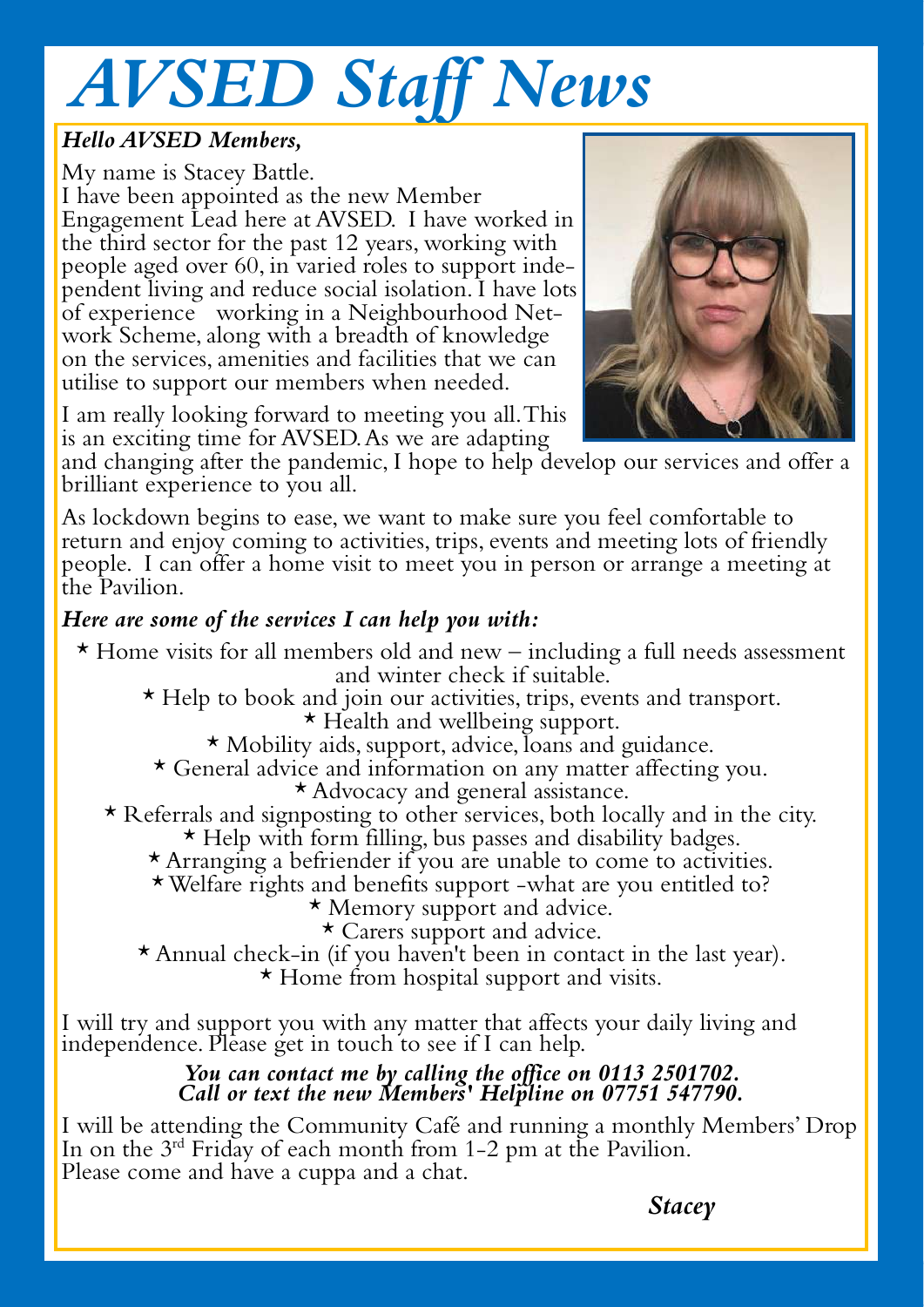#### Hello everyone,

My name is Mark Fletcher and I'm lucky enough to have been appointed as AVSED's new Digital Inclusion Worker.

I'm really looking forward to meeting you all and eager to get on with providing some friendly, stress-free help to anyone who wants to get better at using phones, tablets, laptops, smart speakers and smart TVs.

The new technologies can seem complicated and even a bit intimidating at times but once things are explained clearly - and in English it slowly gets easier. Before you know it, you



could become a digital whizz and surprise yourself and the grandchildren!

I hope you are all coping with the many changes that the pandemic has brought to all of our lives - it's been a difficult time for just about everybody but, hopefully, we're beginning to see some light at the end of the tunnel. Vaccines are going full speed ahead, the restrictions are beginning to ease and groups and services are opening back up.

Digital technology has been a lifeline for many over the past 18 months. It can bring you together with family and friends, help you attend virtual meetings, events and groups., allow you to shop, see a GP or book appointments. The world is at your fingers with digital - all you need is a bit of kit and a bit of know-how and I can help you with both.

I'll be here at AVSED, helping anybody with technology, whether you're a complete beginner or already well on the road with it. I'll be visiting people in their homes - as well as offering some tuition and drop-ins here at our base in Nunroyd Park.

#### Here are some of the things I can help you with:

\* Equipment loan, including tablets and Alexas

\* Internet connection

\* In-home setup and installation

\* Advice, support and guidance

\* Step-by-step tuition at your pace and easy-to-use instructions \* Online safety.

#### Contact me to get your digital journey started today. You can contact me by calling the office on 0113 2501702. Call or text the new Digital Helpline on 07873 891416.

I will be having a stall at the Community Café and running a monthly Digital Drop In on the 2<sup>nd</sup> Friday of each month from 1-2 pm at the Pavilion. I hope to see you there.

**Mark Mark Mark**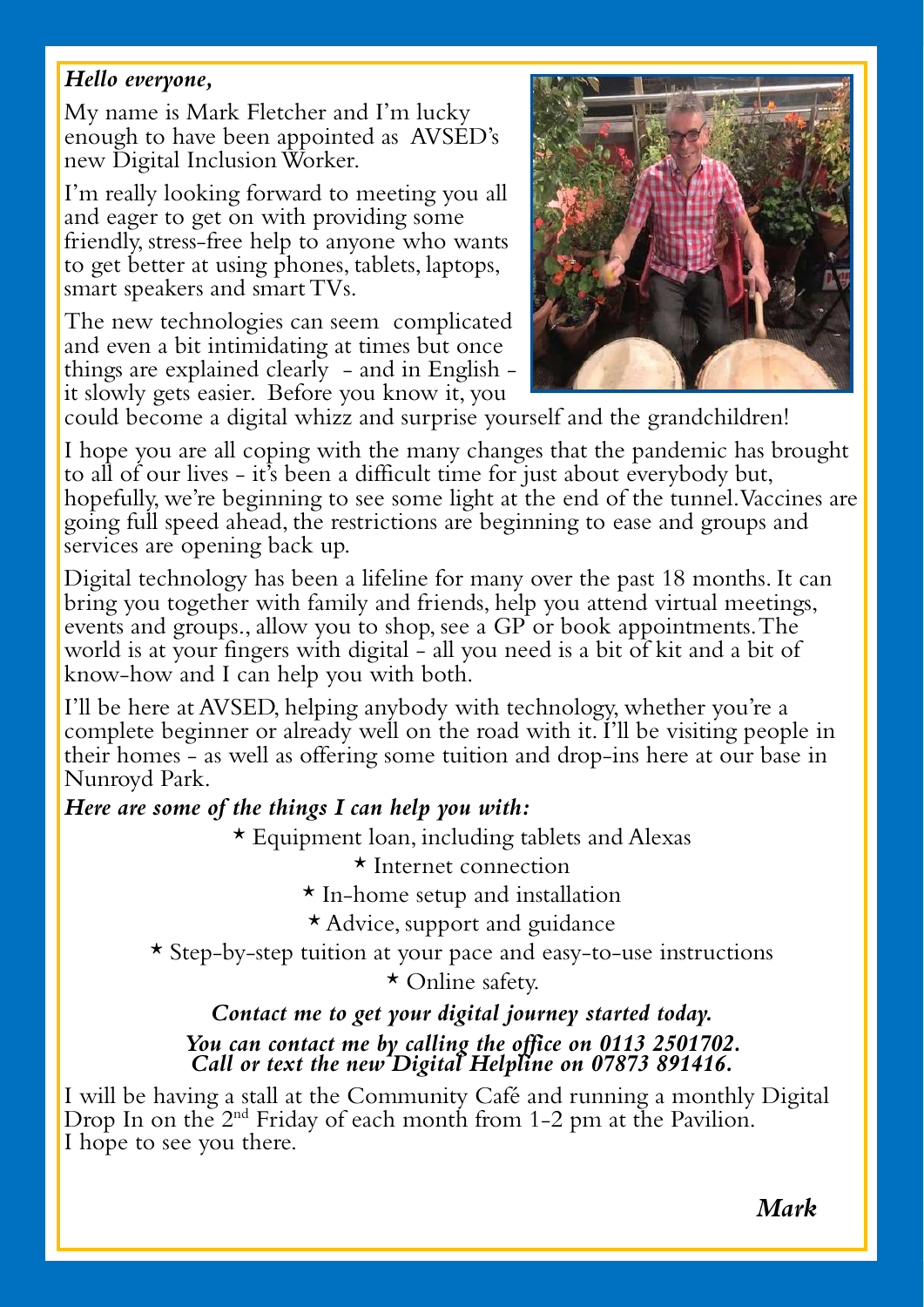# AVSED Activities & Services

### AVSED after lockdown

We have waited a long time to hear the news that we can finally start to open our doors and begin activities. There have been many ups and downs, highlights and disappointments, frustration and confusion. But we are finally there - we have already started some support groups and exercise classes, and now we are thrilled to announce that our new programme of activities is starting in August.

We continue to proceed with caution, including staggering the start of each group over the next few months, maintaining some lower capacity limits

#### Pay-as-you-go

To ensure our activities are flexible and offer choice to move between, we are implementing a pay as you go on all entrance fees.

We can accept cash or card payment please have the right money, if possible, to speed up entry, and contactless is available. Please speak to us if you can only pay by cheque.

We would like members to feel free to move between exercise classes in line with their ability levels – our classes offer differing intensity and suitability can change.

Attendance at exercise classes will require an assessment to ascertain the right level. Staff will help determine the appropriate classes for you as your needs change.

Afternoon activities are open to all members (unless specified) and, while capacity is available, you can attend multiple sessions within the week.

We look forward to seeing you there.

as we move forward and keeping some mitigation like sanitiser in place.

We have carefully considered all of the activities we are starting, working on information from members, volunteers and staff and building a good understanding of the needs of everyone involved.

We believe the new programme offers good choice, flexibility and room for development over the next 6 months.

We hope you are as excited as we are to move forward and build our post - Covid AVSED.

### Cancellation Policy

Capacity in our groups is limited and we have lots of members that want to attend. We try our best to avoid waiting lists and offer something for everyone to participate in. We have in the past had empty seats on the buses and in groups due to non-attendance. This isn't good for the group or AVSED, with increasing costs and requests for places. While we fully understand some things are unavoidable and occasionally you may need to cancel, we are unable to hold places for a long period.

If you cancel more than 2 consecutive sessions or have multiple absences, your place on the bus or in a group will be forfeited and offered to the next person on the waiting list.

We will inform you if you are likely to lose your place and do our best to help if we can.

If you wish to attend again and there is a waiting list you will be placed on the list in turn until a space becomes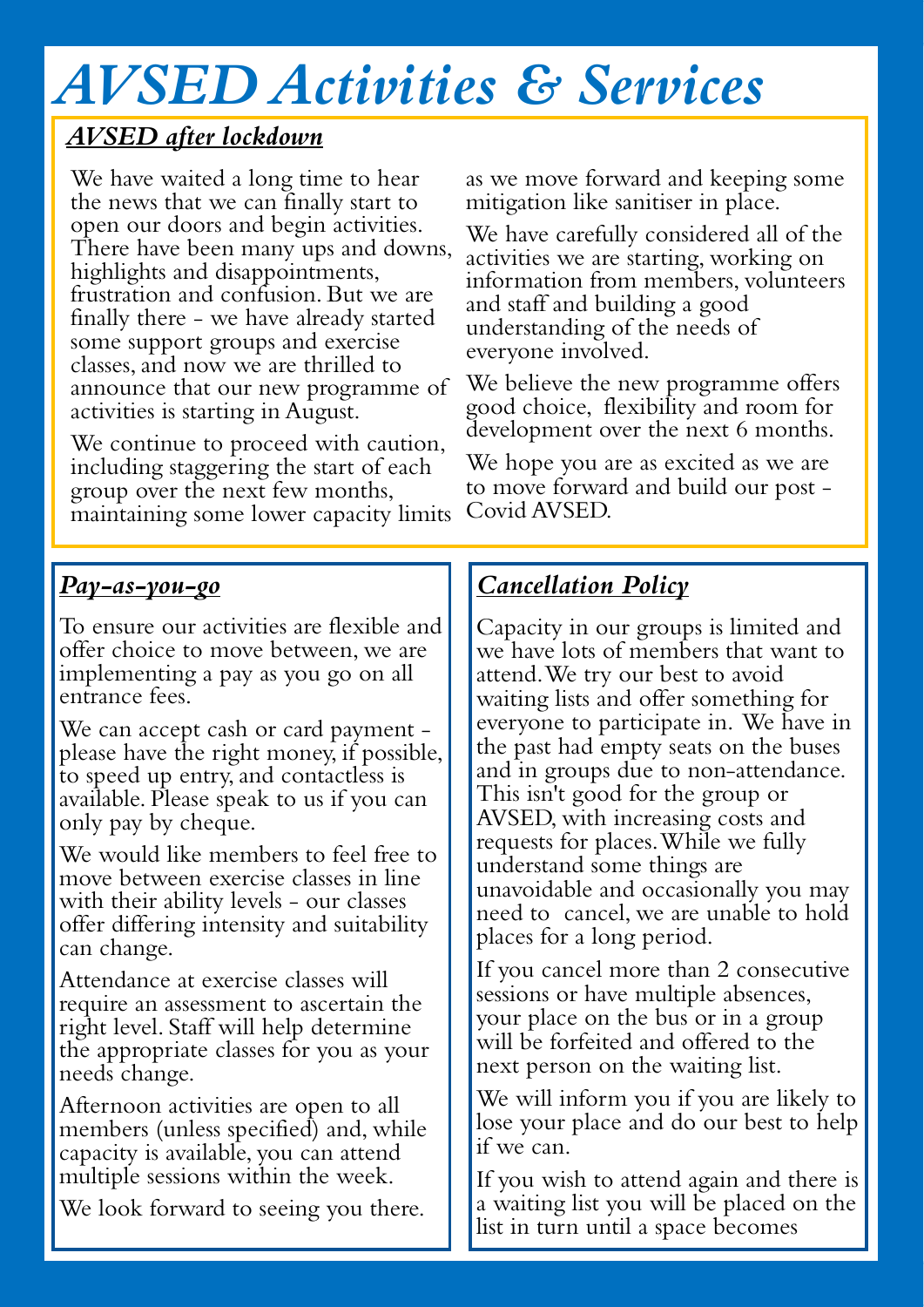| <b>Monday</b>                                                                                                                                                                                                                                                                                              | <b>Tuesday</b>                                                                                                                   | Wednesday                                                                                                 | Thursday                                                                                       | Friday                                                                                                                                                                                                 |
|------------------------------------------------------------------------------------------------------------------------------------------------------------------------------------------------------------------------------------------------------------------------------------------------------------|----------------------------------------------------------------------------------------------------------------------------------|-----------------------------------------------------------------------------------------------------------|------------------------------------------------------------------------------------------------|--------------------------------------------------------------------------------------------------------------------------------------------------------------------------------------------------------|
| <b>Chair Based Exercise</b><br>$10.30 - 12.00$<br>Group (£5)<br>Bus (£3)                                                                                                                                                                                                                                   | Intermediate Tai Chi<br>Beginners Tai Chi<br>$11.30 - 12.30$<br>$10.00 - 11.00$<br>Group (£5)                                    | July - August only<br>Dance & Move<br>$10.30 - 11.30$<br>Group (£5)                                       | <b>Back to Basics</b><br>10.30 - 12.00<br>Group (£5)<br>Bus (£3)                               | August: Ping - Pong - Pete<br>Sept:: Drum - Tastic<br>Fab Fun Fridays<br>$10.30 - 12.00$<br>Group (£5)<br>Bus (£3)                                                                                     |
|                                                                                                                                                                                                                                                                                                            | Pie & Peas                                                                                                                       |                                                                                                           |                                                                                                | Fish N Chips                                                                                                                                                                                           |
|                                                                                                                                                                                                                                                                                                            | Carers Leeds Support Group<br>6th July & 3rd August<br>By invitation only<br>$2.00 - 3.00$                                       |                                                                                                           | 6 weeks: 5th Aug-9th Sept<br>Natural Encounters<br>Group (Free)<br>$2.00 - 4.00$<br>Bus $(E3)$ |                                                                                                                                                                                                        |
| 2nd Mondays: 10.30 - 4.00<br>Independent capacity 14<br>1st Mondays: 2.00 - 3.30<br>Starting December 20th<br>Dementia Service (TBC)<br>Group (pay-as-you-go)<br>Starting 9th November<br>Extra care capacity 9<br>3rd Mondays (TBC)<br>Community Café<br>Local Trips (TBC)<br>Starts 6th Sept<br>Bus (£3) | Starts: 17th August<br>Variety Club<br><b>Men Matter</b><br>$2.00 - 4.00$<br>Group (£2)<br>$1.30 - 3.30$<br>Bus (£3)<br>Bus (£3) | Ageing Well in Aireborough<br>by appointment only<br>August - December<br>Limited places<br>$2.00 - 4.00$ | Starts: 16th September<br>Cuppa & Company<br>$2.00 - 4.00$<br>Group (£2)<br>Bus (£3)           | Meet the Manager Drop in<br>2nd Friday: 1.00 - 2.00<br>4th Friday: 1.00 - 2.00<br>1st Friday: 1.00 - 2.00<br>3rd Friday: 1.00 - 2.00<br><b>Volunteer Drop in</b><br>Members Drop in<br>Digital Drop in |
| Every Monday: 2.00 - 3.30<br>Short Strolls                                                                                                                                                                                                                                                                 |                                                                                                                                  | AVSED Phase 2 Programme - Starting from August 2021                                                       |                                                                                                |                                                                                                                                                                                                        |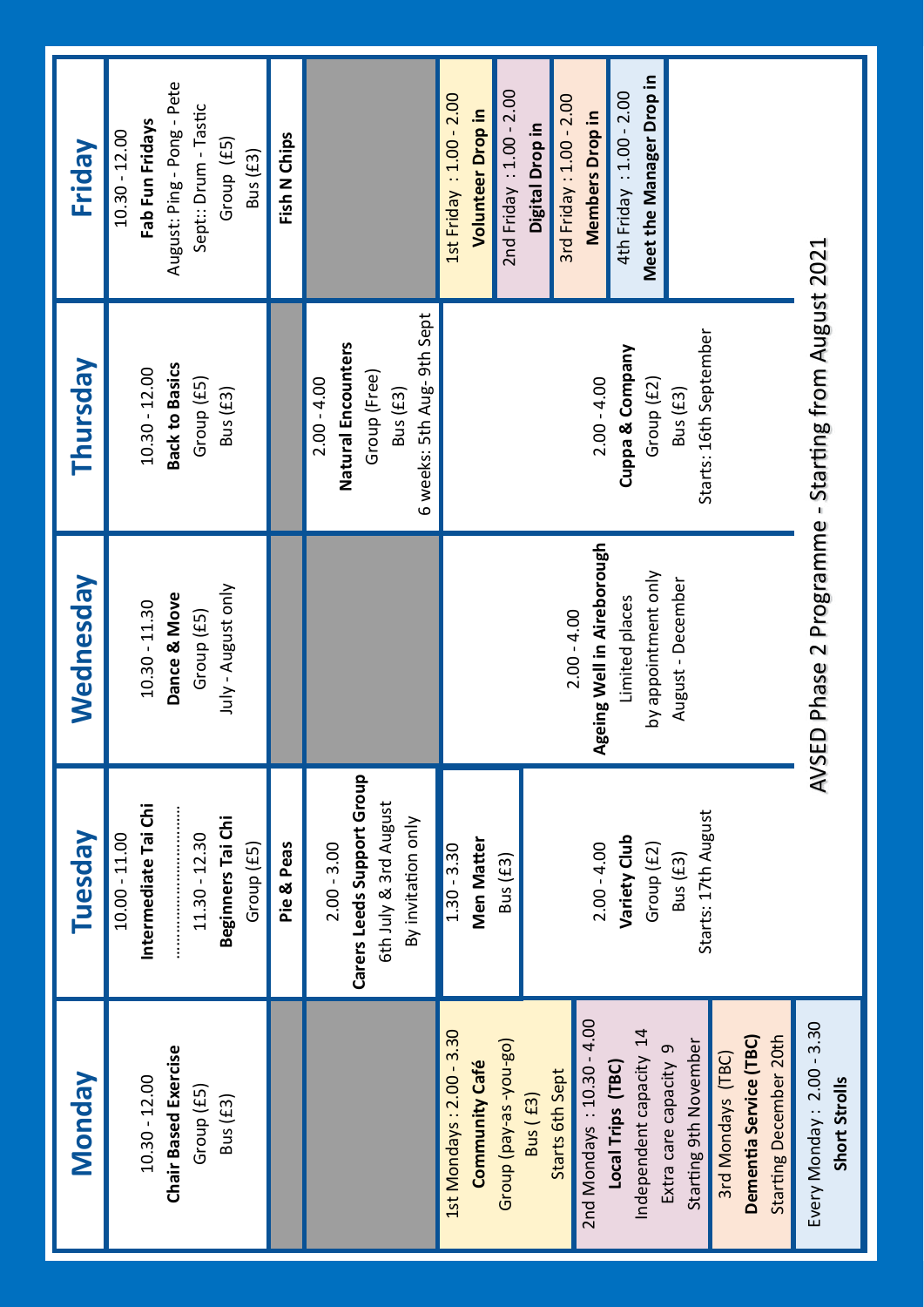# AVSED Activities & Services

#### Physical Exercise

#### Back To Basics

Our level 1 class is suitable for anyone returning to exercise after injury, illness or time out of physical movement. The pace and intensity is very low. This gentle, fully-seated class works on building balance, flexibility and strengthening muscles.

#### Dance & Move

Our level 3 class is suitable for everyone who enjoys moving, with uplifting music and choreographed moves to work the whole body. You can take the class at your own pace either seated or standing and follow the moves however you feel comfortable.

#### Chair Based

Our level 2 class is perfect for those who are comfortable with a slightly increased intensity and faster-paced routine. The exercises are both seated and standing using a chair and include an array of equipment. This class works on building stamina, strength and agility.

#### Tai Chi

Our level 4 classes are suitable for anyone who is happy with a full standing routine. We have an open beginner, and an intermediate, class offering relaxed, structured movements to promote strength, flexibility and meditation.

#### Fab Fun Fridays

These physical classes are a chance to try something new, innovative and fun. Sessions will be in 4-6 week blocks and offer varying levels of intensity, adaptable to most people. Come and try something different with us.

#### Ping - Pong - Pete

A fun-filled, four-week course around the skills and play of ping-pong. Suitable for everyone.

August: 6th /13th/20th /27th

#### Men Matter

Calling all men, fellas, blokes and gentlemen - come and join us and other men on the bus for a short drive around the local area. Men Matter drives are a perfect time to let off some steam, get away from it all and enjoy the company, camaraderie and chat with other men. We can stop off for a coffee or a beer, stop to take in the beautiful local scenery and enjoy a little 'me' time.

Sorry, no females, ladies or gals allowed!



#### Drum -Tastic

Exciting and adapted drumming and sing-a-long, four-week course. Suitable for everyone.

September: 3rd/10th/17th/24th

### Ageing Well in Aireborough



Now we are emerging from Covid, some people are needing  $\overline{P}$ a little more support to build their confidence and resilience.

We are working with local GPs to offer a 6-week course that offers help and support through a friendly social gathering, helping people who may be frail, have memory issues or need extra support for their wellbeing. Your GP may refer you to the group or you can contact AVSED if you feel this group would be right for you.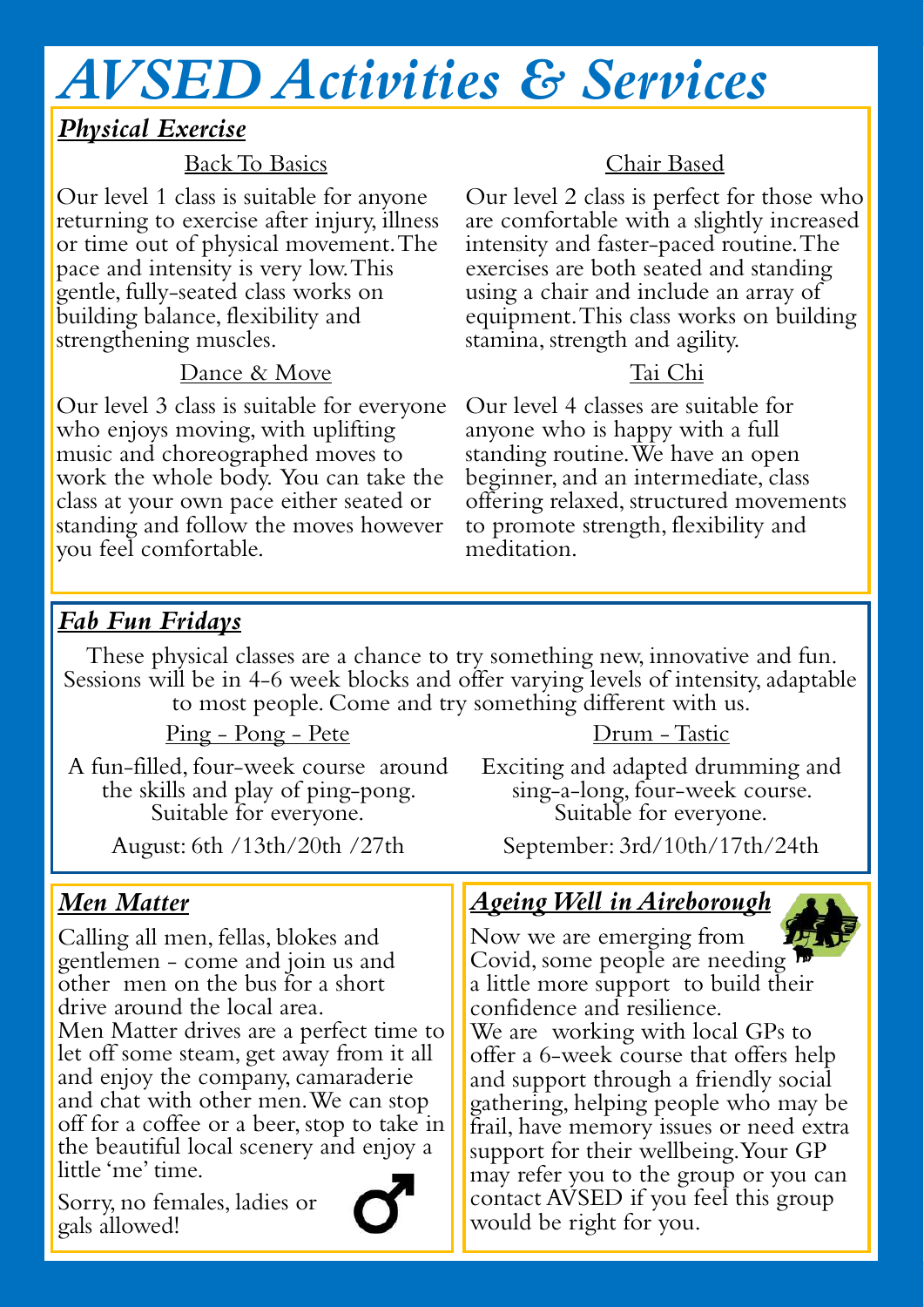| <u>Variety Club</u>                                                                                                                                                                                                                                                                                                                                                                                                                                                                                              | <b>Cuppa &amp; Company</b>                                                                                                                                                                                                                                                                                                                                                                                                                                     |
|------------------------------------------------------------------------------------------------------------------------------------------------------------------------------------------------------------------------------------------------------------------------------------------------------------------------------------------------------------------------------------------------------------------------------------------------------------------------------------------------------------------|----------------------------------------------------------------------------------------------------------------------------------------------------------------------------------------------------------------------------------------------------------------------------------------------------------------------------------------------------------------------------------------------------------------------------------------------------------------|
| Our brand new weekly entertainment<br>group will feature many of the well-<br>loved elements from our previous social<br>groups, combined with new ideas and<br>space for developing an uplifting,<br>friendly and welcoming group that is<br>open to all members.<br>* Flyer Bingo with top prizes<br>*Prize Raffle<br>* Super Open The Box<br>* Regular quizzes and gameshows<br>* Quarterly live entertainment party<br>Come and join us for a relaxed and<br>informal group, to meet friends<br>old and new. | Our member-led group does what it<br>says - offers a space to come together<br>for a cuppa and we will ensure the<br>company is flowing. We have various<br>tables of interest including:<br>*Dominoes<br>* Arts & Crafts<br>* Scrabble<br>$*$ Uno<br>- and lots of space for you to introduce<br>a table, hobby or interest. The group is<br>open, friendly and welcoming to<br>everyone and there is a smiling face<br>waiting to meet you at every session. |
|                                                                                                                                                                                                                                                                                                                                                                                                                                                                                                                  | See you there!                                                                                                                                                                                                                                                                                                                                                                                                                                                 |

#### **Community Café**

Our monthly open door café is back - bigger and better!

Everyone is welcome - members, volunteers, friends, family, neighbours, local groups and organisations and dog walkers. Come and enjoy the community spirit with a hot drink, newspapers and friendly people. Can we tempt you to a delicious slice of homemade cake ?

All the staff will be on hand to meet and chat, plus the occasional information stall or special guest.

We will have a digital corner and a give & take food table too.

#### AVSED Drop-ins

Communication is one of our top priorities - especially as we move forward with new ideas, changes and a developing AVSED.

These drop-ins are a dedicated time for you to come and meet the team, tell us your comments, concerns, ideas and thoughts.

We want to make AVSED a place where everyone can feel part of what we do. This is the start of our consultation on our new AVSED post-Covid. If you don't come and tell us - how do we know what you think and how can we make things better for you?

We are looking forward to seeing you at the next drop-in.

#### Local Trips

Take a trip with us to popular local attractions. Spaces available for both independent members and those needing a helping hand with our extra care group.

Where would you like these trips to go?



### Dementia & Memory Services

We are developing our service to people with dementia and looking into how we can help those living with memory issues connect with us and the community.

Contact us if you are worried about your memory or have dementia and would like to know more.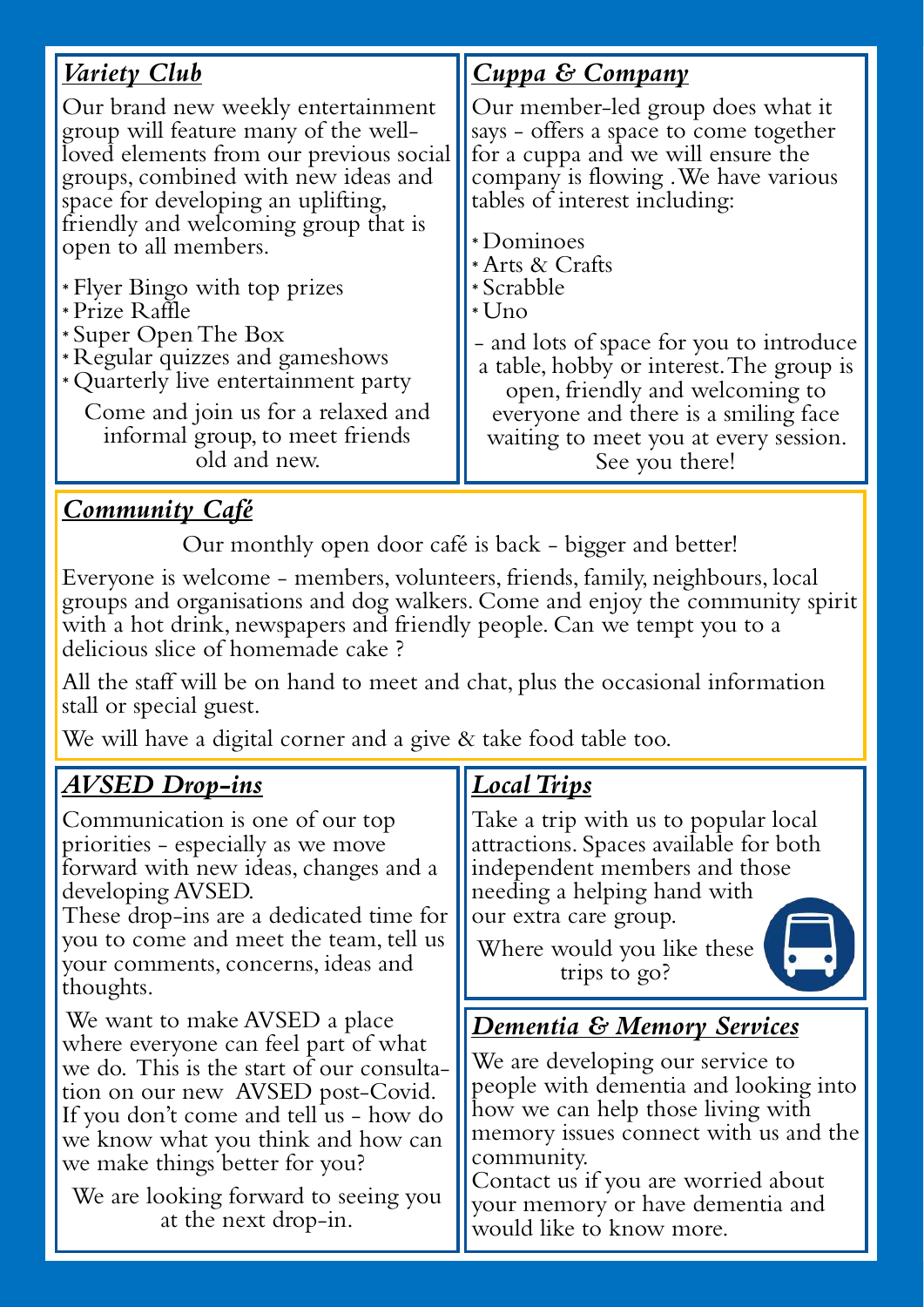# AVSED Members' News

#### Award winning Members

A rare and prestigious award, The Millennium Medal from The British Legion, has been awarded to one of our members. Irene Willis has worked tirelessly for 30 years raising money for The British Legion and the Battle Back Centre at Lilleshall that supports the rehabilitation of injured service personnel returning from Iraq and Afghanistan. Rene was inspired by her husband, a WW2 RAF serviceman, and by the suffering of her brother when he returned from the war. Irene has fundraised through over 300 concerts with the RAF Band,





**the Royal State of Locally at Prince Henry School. She is an inspiration to** the whole community. She saw the need and over the years has now raised tens of thousands of pounds.

Alongside this, Irene is an Honorary Citizen of Otley and visited 10 Downing Street in recognition of her charitable work and boundless energy helping disabled service personnel. Well done Irene!

## Members' Representative



Hello Members

My name is Sylvia Myers. I have been a member of AVSED for over 3 years and I am currently your Member Representative at Board Meetings.

It is my role to take any matters of interest to the board meetings for discussion and to voice a members' perspective on any decision making.

You can contact me through the AVSED office via email or letter, call and leave your details for me to get back to you, or visit me at the Members' Drop In on the 3rd Friday of each month.

### Creative Members

The friends of Parkinson Park asked members of the community to decorate a stone and add it to their python trail . AVSED member Kath did just that,





and Kath's stone sits nicely amongst the many other stones created by people of all ages. Pop along and have a look can you spot Kath's design ?

#### Share your skill

Do you have a skill, interest or hobby that you would like to share or teach to others? We recently met a gentleman who makes feather fishing flies and a lady who is making a tapestry collage. We are hoping to make some skill-sharing videos to help others find new skills and interests - look out for these and let us know if you would like to make your own video or share your story here.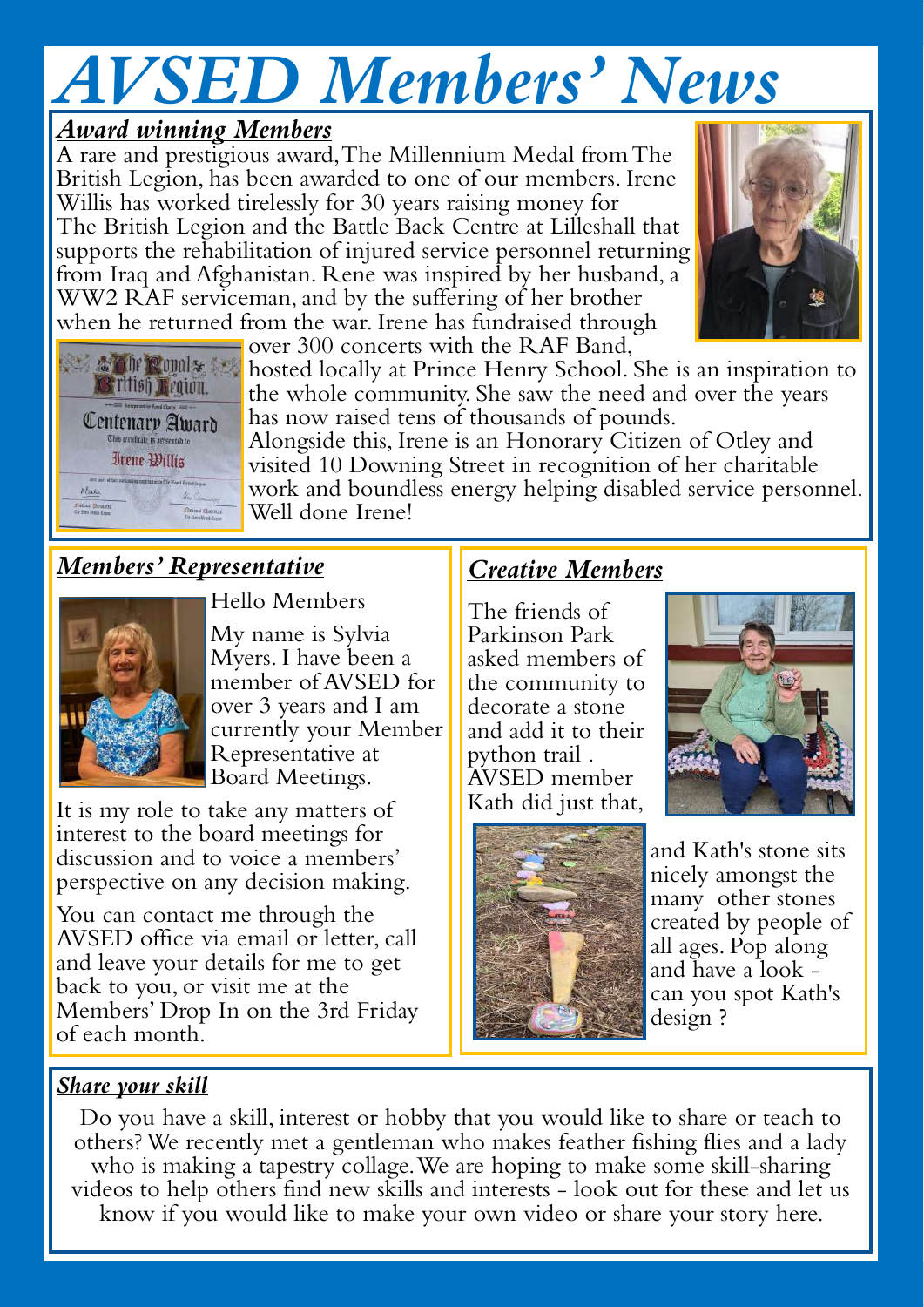#### Spring Flower project

In our spring newsletter, we invited you to be part of our Spring Flower project and grow a Calendula. Loads of you have nurtured your seedlings and seen the flowers grow - here are a few photos we received. How's your growing going? Send us your blooming pics.

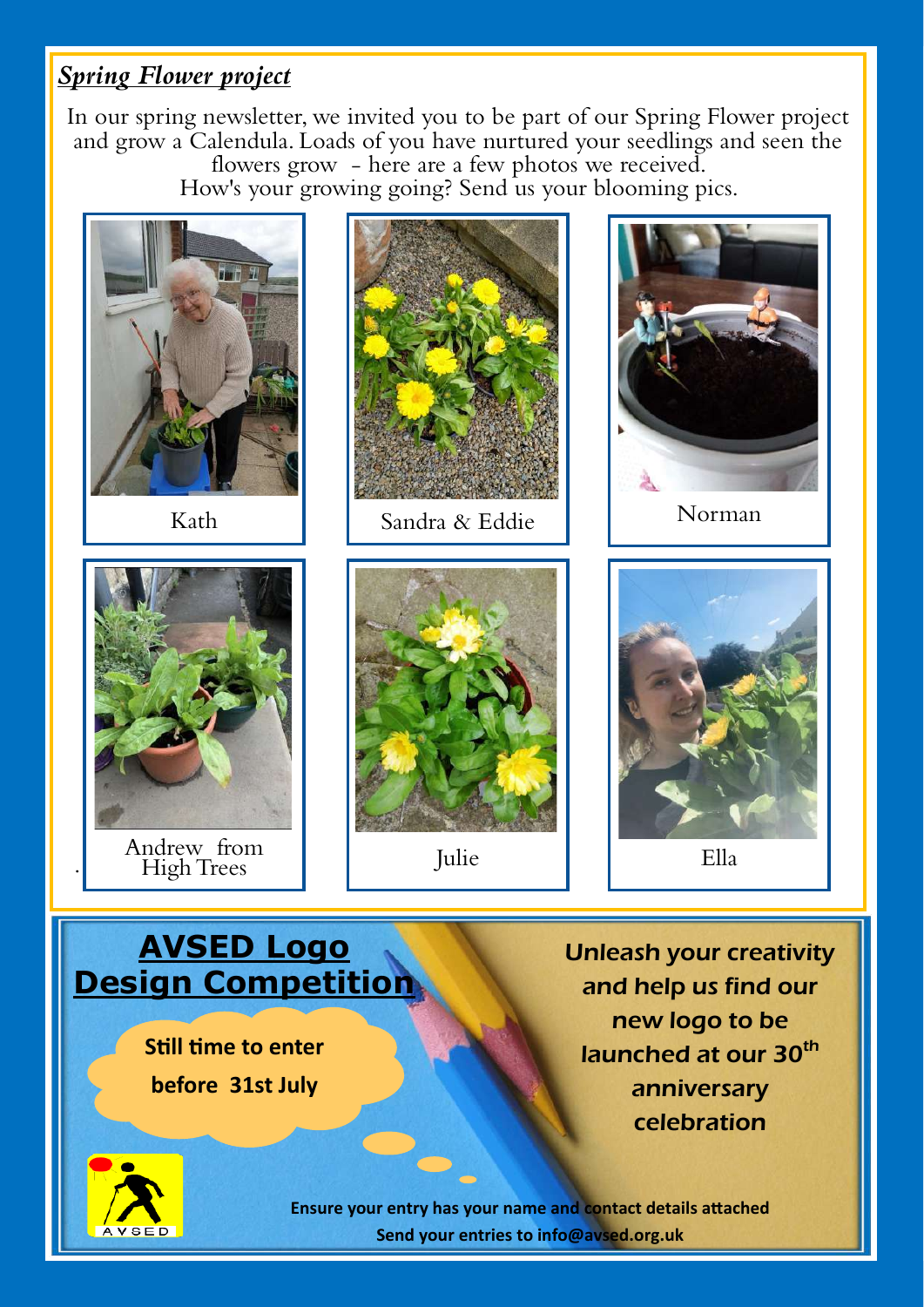## **World Cities Anagrams**

Can you discover the world cities hidden in the anagrams below?

| $1.$ I held | 2. Ari Ps         | 3. Banjo Hungers | 4. Rumble One  |
|-------------|-------------------|------------------|----------------|
| 5. Hasten   | 6. Aide or Rejoin | 7. Lock Moths    | 8. Slogan Eels |
| 9. A soak   | 10. Nod Nol       | 11. Cow Oms      | 12. Erny Wok   |

## Word Ladder **FIRE** Can you get from FIRE to HEAT by Amount charged for a ticket changing just one letter at a time, using the clues on the right-hand side? Animal similar to a rabbit Healthy and strong Stop Sprouted barley To dissolve Beef, pork or chicken **HEAT**

#### The best home to be in is your own

Home Instead. To us, its personal

Maintaining independence and quality of life is key to ageing well. Home Instead provides high quality, personalised care in your own home. We can help with companionship, home help, personal care, specialist dementia care and live-in care.

#### **Home help**

**Personal care**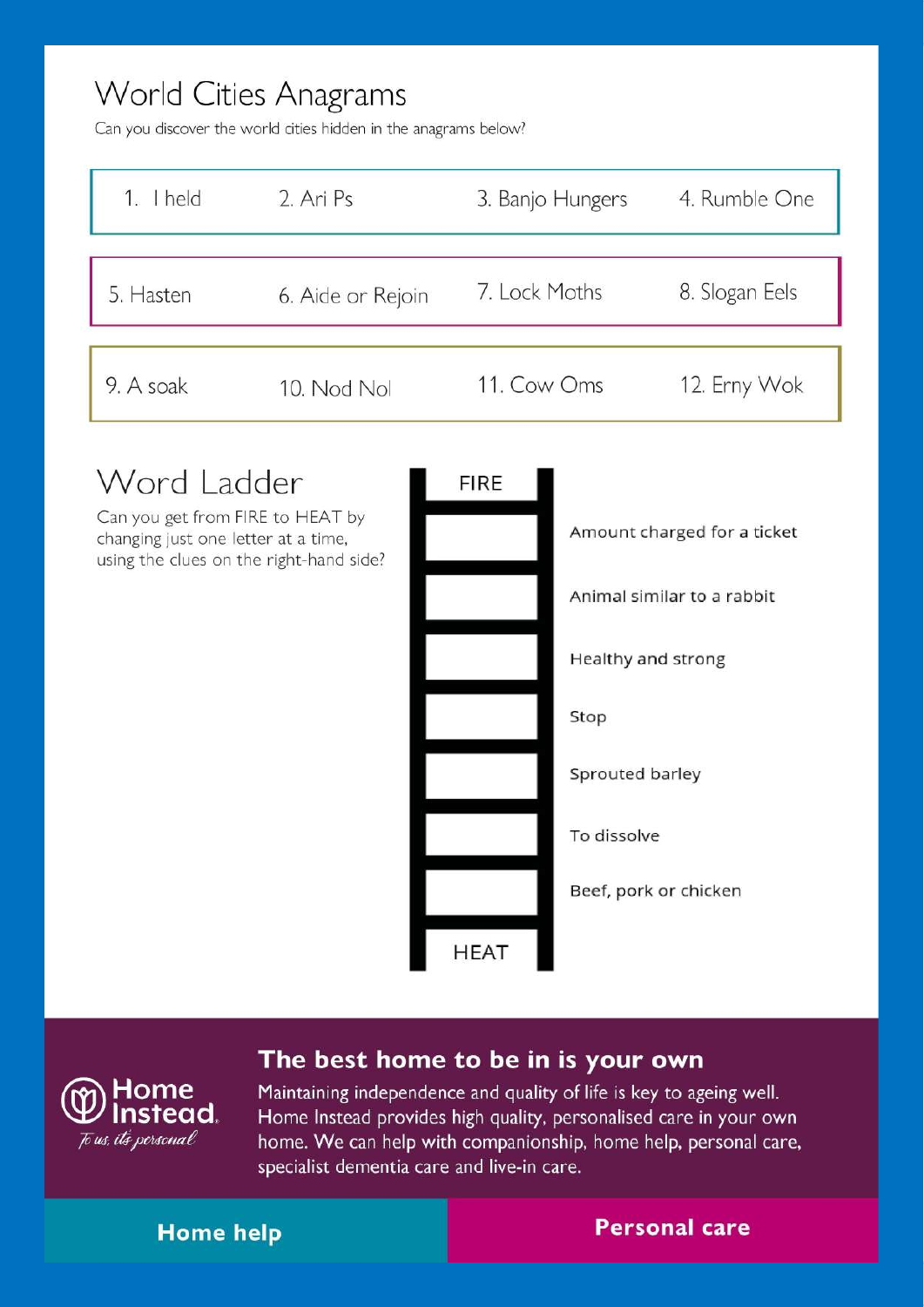## General Knowledge Quiz

- 1. What's the biggest animal in the world?
- 2. Which country is brie cheese originally from?
- 3. What is the capital of Iceland?

## **Famous Faces**

Can you name the famous icons shown below?

- 4. How many times has Sue Barker won a tennis Grand Slam singles final?
- 5. In wat year was Heinz established?
- 6. Who painted the Mona Lisa?



We cover Ilkley, Skipton, the Aire Valley and the surrounding areas. To arrange care for you or a loved one, please call our specialists on 01943 662188 or visit www.homeinstead.co.uk/Ilkley



**Dementia care** 

Live-in care